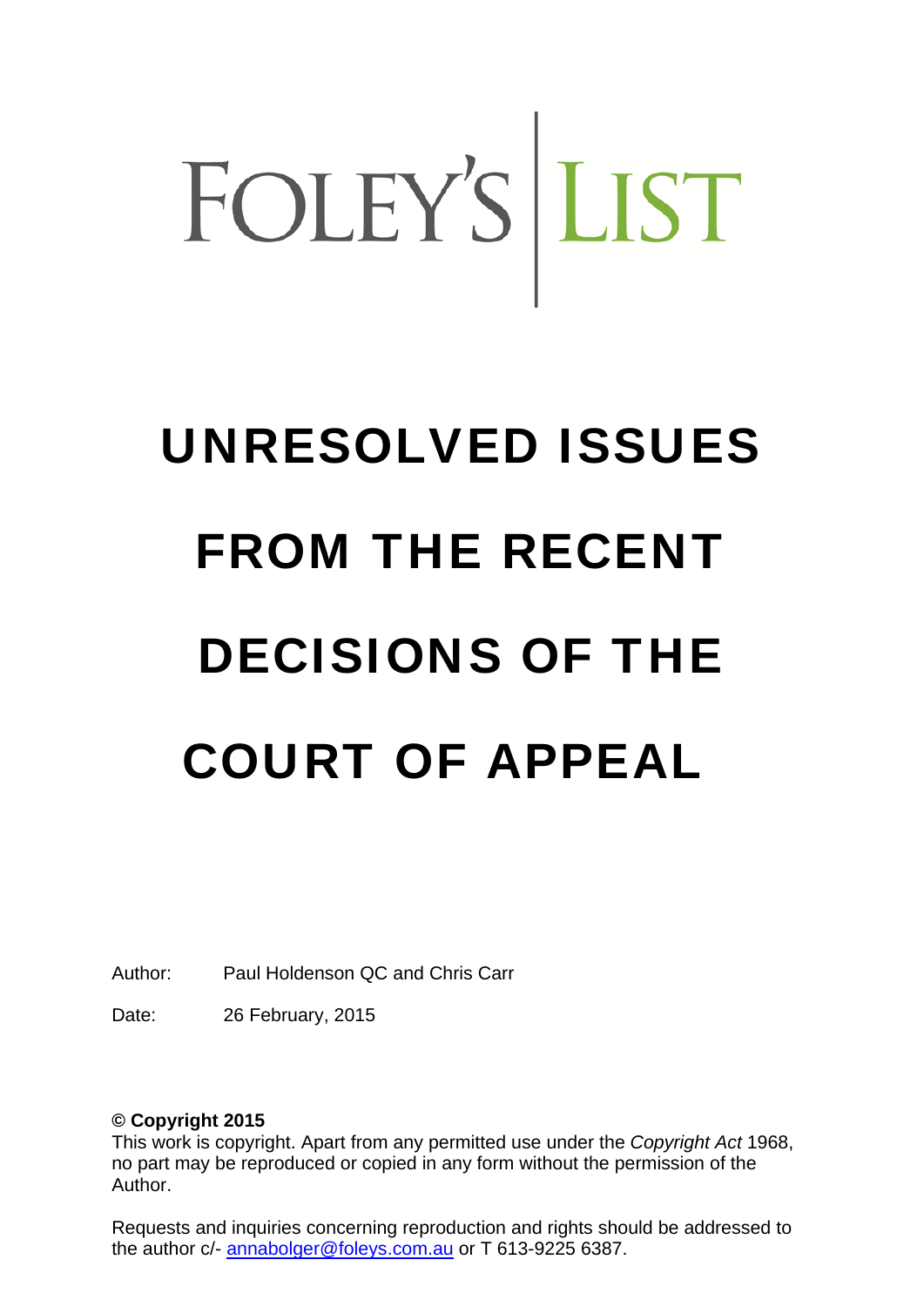#### **FOLEY'S LIST – FEBRUARY 2015 SEMINARS**

### **UNRESOLVED ISSUES FROM THE RECENT DECISIONS OF THE COURT OF APPEAL**

- 1. The imposition of sentences for multiple offences and the avoidance of "double punishment".
	- Ly Dang v R [2014] VSCA 49.
- 2. The potential consequences of the imposition of an aggregate sentence in accordance with s. 9 of the Sentencing Act, 1991.
	- Saxon v R [2014] VSCA 296.
- 3. "Serious sexual offenders" and the imposition of cumulative sentences in accordance with s. 6E of the Sentencing Act, 1991.
	- Barbat v R [2014] VSCA 202.
- 4. The failure of a sentencing judge to make a declaration under Part 2A of the Sentencing Act, 1991 that the offender is a "serious…offender".
	- Van Ha v R [2014] VSCA 335.
- 5. The obligations imposed upon a trial judge when a view is conducted ss. 53 & 54 of the Evidence Act, 2008.
	- Van Ha v R [2014] VSCA 335.